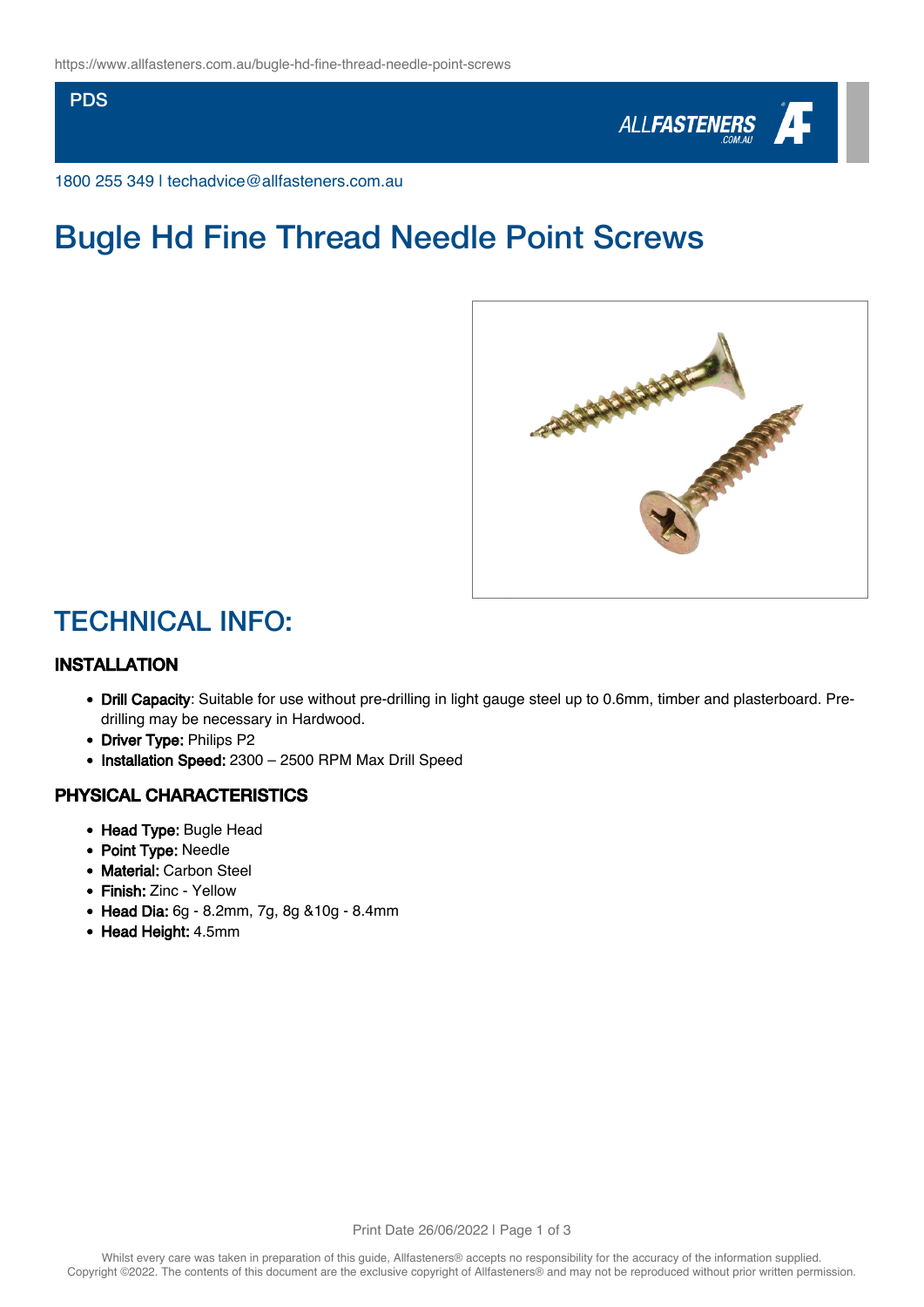#### 1800 255 349 | techadvice@allfasteners.com.au



## PRODUCT LIST

| <b>SKU</b> | Gauge x Length | <b>Driver Bit</b> | Bx. Qty. | Crt. Qty. |
|------------|----------------|-------------------|----------|-----------|
| 3NBFY06020 | 6-18 x 20mm    | Ph <sub>2</sub>   | 1000     | 24000     |
| 3NBFY06025 | 6-18 x 25mm    | Ph <sub>2</sub>   | 1000     | 16000     |
| 3NBFY06030 | 6-18 x 30mm    | Ph <sub>2</sub>   | 1000     | 16000     |
| 3NBFY06035 | 6-18 x 35mm    | Ph <sub>2</sub>   | 1000     | 8000      |
| 3NBFY06040 | 6-18 x 40mm    | Ph <sub>2</sub>   | 1000     | 8000      |
| 3NBFY07020 | 7-16 x 20mm    | Ph <sub>2</sub>   | 1000     | 16000     |
| 3NBFY07025 | 7-15 x 25mm    | Ph <sub>2</sub>   | 1000     | 12000     |
| 3NBFY07030 | 7-15 x 30mm    | Ph <sub>2</sub>   | 1000     | 12000     |
| 3NBFY07040 | 7-16 x 40mm    | Ph <sub>2</sub>   | 1000     | 8000      |
| 3NBFY07045 | 7-15 x 45mm    | Ph <sub>2</sub>   | 1000     | 6000      |
| 3NBFY07050 | 7-15 x 50mm    | Ph <sub>2</sub>   | 1000     | 8000      |
| 3NBFY08050 | 8-15 x 50mm    | Ph <sub>2</sub>   | 1000     | 6000      |
| 3NBFY08065 | 8-15 x 65mm    | Ph <sub>2</sub>   | 500      | 1000      |
| 3NBFY08075 | 8-15 x 75mm    | Ph <sub>2</sub>   | 500      | 1000      |
| 3NBFY10100 | 10-15 x 100mm  | Ph <sub>2</sub>   | 500      |           |

**COL** 

#### Print Date 26/06/2022 | Page 2 of 3